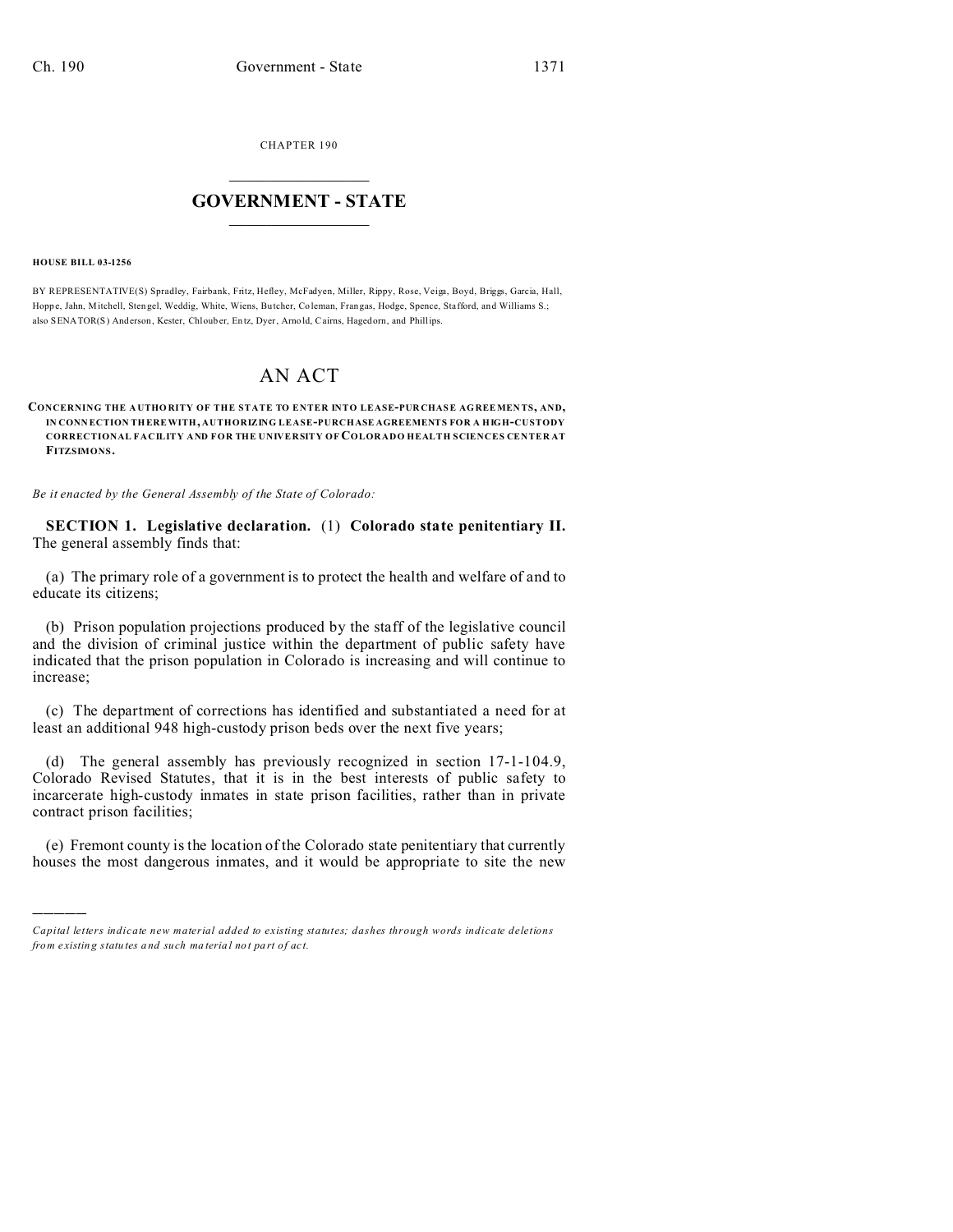high-custody facility there; and

(f) It is therefore in the best interests of the public to authorize the department of corrections to enter into a lease-purchase agreement to finance construction of the Colorado state penitentiary II correctional facility to ensure the state has adequate facilities to house its most dangerous inmates.

(2) **University of Colorado health sciences center.** The general assembly further finds that:

(a) Biotechnology is expected to be Colorado's number one industry by the year 2010, and development of the university of Colorado health sciences center ("UCHSC") at the site of the former Fitzsimons army base is a linchpin for the growth of this industry in the state of Colorado;

(b) The UCHSC ranks eighth in national institutes of health funding of public medical schools and fifth in national institutes of health funding per faculty member, thereby providing a tremendous influx of federal dollars to the state of Colorado;

(c) The development of the site at Fitzsimons will result in significant economic benefit to the state;

(d) An independent analysis by Hammer Siler George Associates estimated the following significant economic impacts by developing the UCHSC at Fitzsimons based upon the current ten-year build out of the site without the use of lease purchase agreements:

(I) State corporate and personal income and sales taxes and motor vehicle registration fees will total \$46.7 million per year by 2010 and \$93.8 million per year after full development of the site;

(II) Statewide, local sales and use taxes generated by the projects at Fitzsimons will total \$21.7 million in 2010 and \$40.5 million upon completion;

(III) The development at the Fitzsimons site will result in the equivalent of 14,420 job years of construction employment through 2010 which will support an additional 17,040 jobs throughout the state;

(IV) By 2010, the Fitzsimons site will produce direct employment for 15,728 people and indirect employment for an additional 19,111 people; and

(V) Upon completion, Fitzsimons will generate total economic activity of more than \$7.2 billion in Colorado of which \$2.8 billion will accrue as income to entrepreneurs, employees, and business and property owners;

(e) It is in the best interests of the state to accelerate the move of the UCHSC students and faculty from the 9th Avenue and Colorado Boulevard campus to the former Fitzsimons army base;

(f) Accelerating the UCHSC transition to the Fitzsimons site should result in the following economic benefits to the state of Colorado: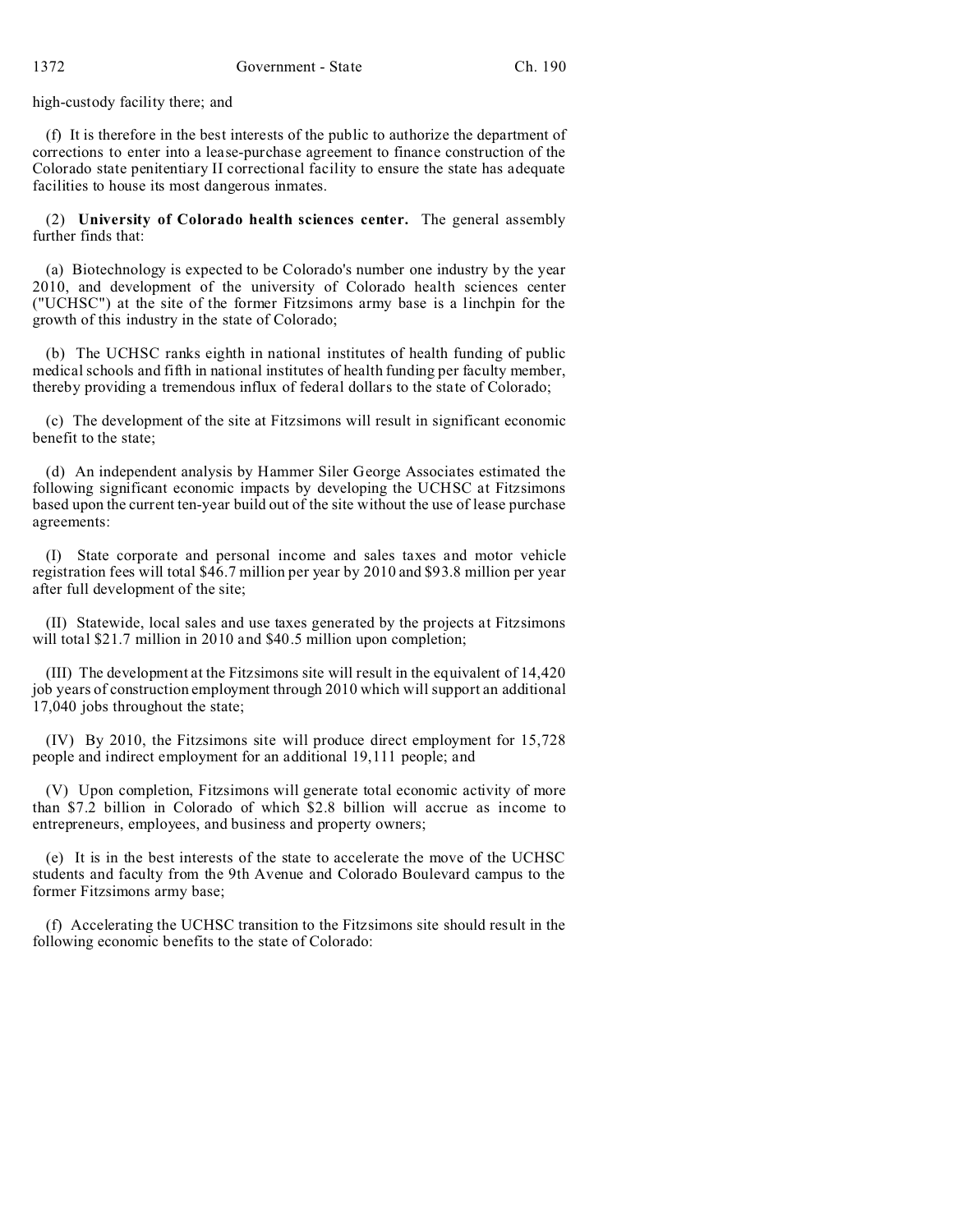(I) The state will realize the economic impact of the Fitzsimons project sooner;

(II) Overall facility costs will be reduced if construction is started sooner while the construction market is highly competitive and the rate of inflation for construction costs is low;

(III) Overall facility costs shall also be reduced by taking advantage of the historically low interest rates currently available;

(IV) The state can avoid continuing operating, maintenance, and remodeling costs at the 9th Avenue and Colorado Boulevard campus;

(V) The state will achieve greater programmatic efficiencies and decrease operating and duplication costs;

(VI) The state can replace private lease space with state-operated space at Fitzsimons;

(VII) The redevelopment of the 9th Avenue and Colorado Boulevard campus by the private sector can be accelerated;

(g) The following facilities need to be obtained for UCHSC to continue its move to the Fitzsimons site:

(I) Education facility IB;

(II) Education facility II;

(III) Library at Fitzsimons;

(IV) Academic office complex;

(V) Environmental health and safety II;

(VI) Facility support; and

(VII) Education bridge; and

(h) It is therefore in the best interests of the public to authorize the state of Colorado acting by and through the regents of the university of Colorado to enter into lease-purchase agreements to finance construction of all of the facilities specified in paragraph (g) of this subsection (2).

**SECTION 2. Lease-purchase agreement - Colorado state penitentiary II.** (1) (a) Pursuant to section 17-1-105 (2), Colorado Revised Statutes, the executive director of the department of corrections is authorized to execute a lease-purchase agreement for up to fifteen years to finance the construction of a high-custody bed facility for the Colorado state penitentiary II correctional facility and ancillary facilities. The total amount of said lease-purchase agreement shall not exceed one hundred two million eight hundred thousand dollars (\$102,800,000), plus reasonable and necessary administrative, monitoring, and closing costs and interest.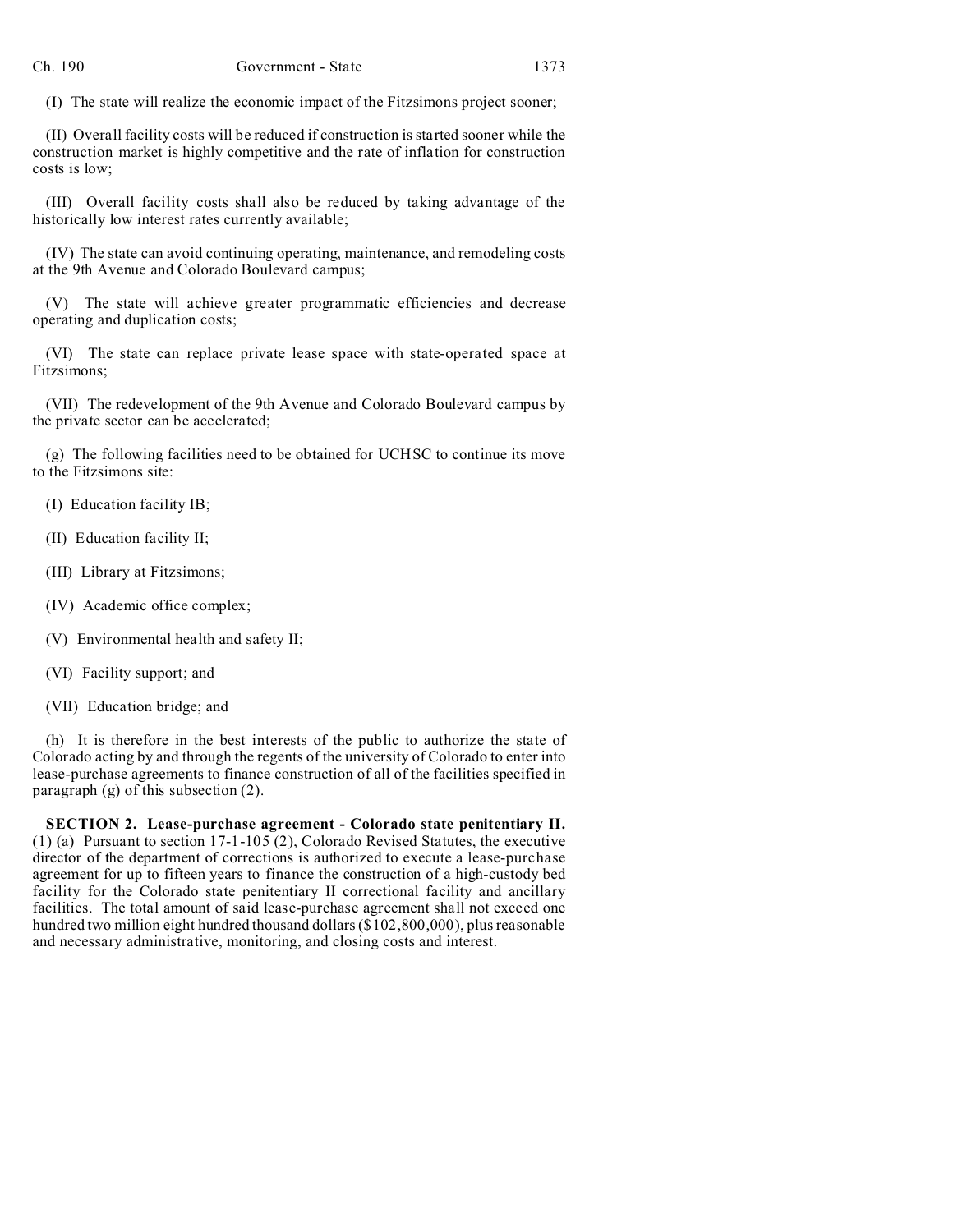1374 Government - State Ch. 190

(b) Enactment of this act shall satisfy the requirements of sections 24-82-102 (1) (b) and 24-82-801, Colorado Revised Statutes, which require authorization of a lease-purchase agreement by a bill other than an annual general appropriations bill or a supplemental appropriations bill.

(2) (a) The executive director of the department of corrections may, in his or her sole discretion, enter into the lease-purchase agreement authorized by subsection (1) of this section with any for-profit or nonprofit corporation, or commercial bank as a trustee, as lessor, including but not limited to the nonprofit corporation organized pursuant to section 24-82-703, Colorado Revised Statutes.

(b) The lease-purchase agreement authorized in subsection (1) of this section shall provide that all of the obligations of the state under such agreement shall be subject to the action of the general assembly and the executive director of the department of corrections in annually making moneys available for all payments thereunder and that such obligations shall not be deemed or construed as creating an indebtedness of the state within the meaning of any provision of the Colorado constitution or the laws of the state of Colorado concerning or limiting the creation of indebtedness by the state of Colorado and shall not constitute a multiple fiscal-year direct or indirect debt or other financial obligation of the state within the meaning of section 20 (4) of article X of the Colorado constitution. In the event the executive director of the department of corrections does not renew the lease-purchase agreement authorized in subsection (1) of this section, the sole security available to the lessor shall be the property that is the subject of the nonrenewed lease-purchase agreement.

(c) The lease-purchase agreement authorized in subsection (1) of this section may contain such terms, provisions, and conditions as the executive director of the department of corrections may deem appropriate, including all optional terms; except that the lease-purchase agreement shall specifically authorize the state to receive fee title to all real and personal property that is the subject of the lease-purchase agreement on or prior to the expiration of the terms of the lease-purchase agreement. Any title to such property received by the state on or prior to the expiration of the terms of the lease-purchase agreement shall be held for the benefit and use of the department of corrections.

(d) The lease-purchase agreement authorized in subsection (1) of this section may provide for the issuance, distribution, and sale of instruments by the lessor evidencing rights to receive rentals and other payments made and to be made under the lease-purchase agreements. In the event such instruments are issued, distributed, or sold, they shall be issued, distributed, or sold by the lessor, or any person designated by the lessor, and not by the state and shall not create a relationship between the purchasers of such instruments and the state or create any obligation on the part of the state to said purchasers. Such instruments shall not be notes, bonds, or any other evidence of indebtedness of the state within the meaning of any provision of the Colorado constitution or the law of the state concerning or limiting the creation of indebtedness of the state and shall not constitute a multiple fiscal-year direct or indirect debt or other financial obligation of the state within the meaning of section 20 (4) of article X of the Colorado constitution.

(e) Interest paid under the lease-purchase agreement authorized in subsection (1) of this section, including interest represented by such instruments, shall be exempt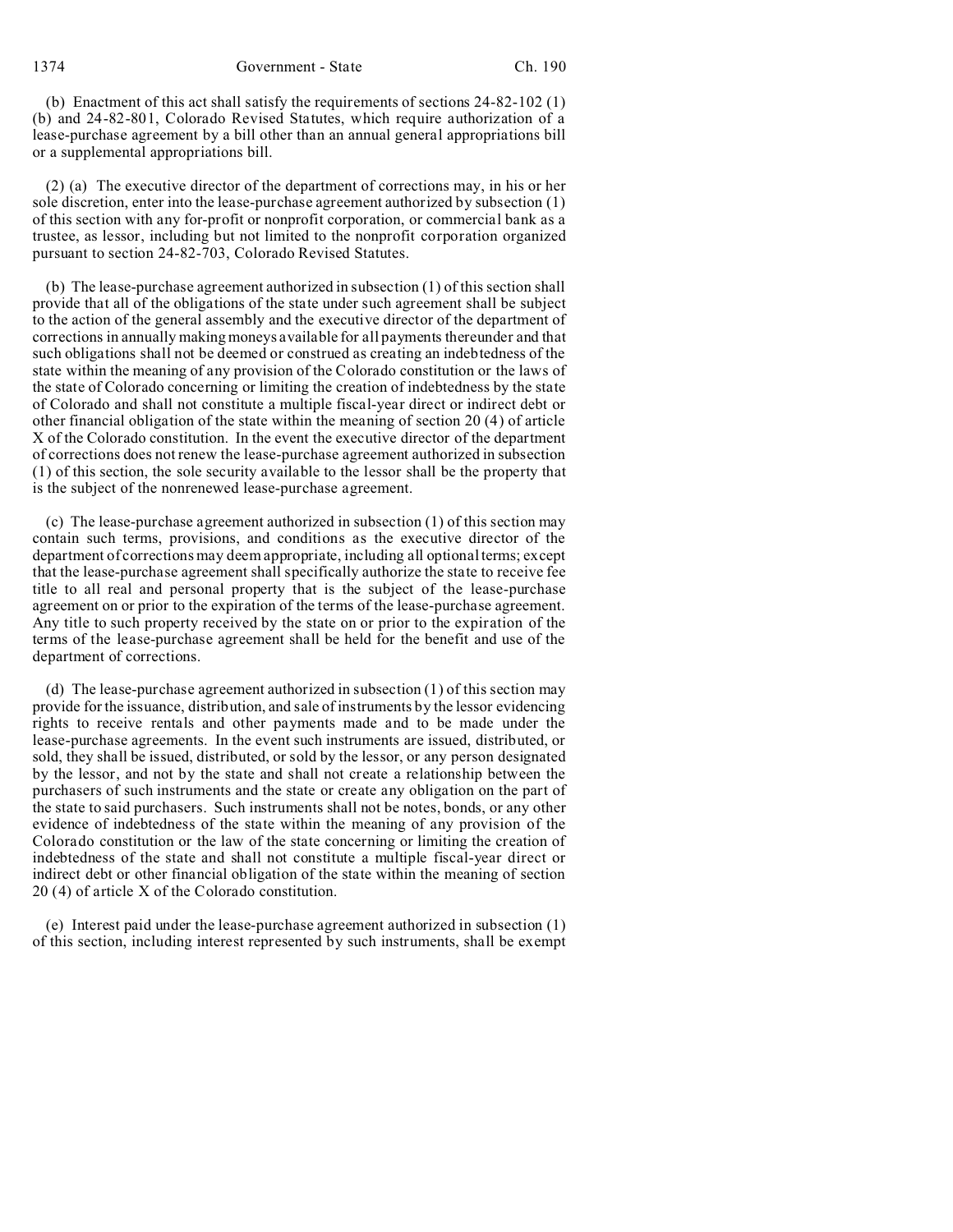from Colorado income tax.

(f) The executive director of the department of corrections is authorized to enter into such ancillary agreements and instruments as are deemed necessary or appropriate in connection with the lease-purchase agreement, including but not limited to ground leases, easements, or other instruments relating to the real property on which the facilities are located.

(3) The provisions of section 24-30-202 (5) (b), Colorado Revised Statutes, shall not apply to the lease-purchase agreement authorized in subsection (1) of this section or any ancillary agreement entered into pursuant to paragraph (f) of subsection (2) of this section. Any provision of the fiscal rules promulgated pursuant to section 24-30-202 (1) and (13), Colorado Revised Statutes, which the state controller deems to be incompatible or inapplicable with respect to said lease-purchase agreements or any such ancillary agreement may be waived by the controller or his or her designee.

**SECTION 3. Lease-purchase agreement - university of Colorado health sciences center.** (1) (a) The state of Colorado, acting by and through the board of regents of the university of Colorado, is authorized to execute lease-purchase agreements for up to twenty-five years to finance the construction of academic facilities for the university of Colorado health sciences center at the former Fitzsimons army base. The total amount of said lease-purchase agreements shall not exceed two hundred two million eight hundred seventy-six thousand one hundred nine dollars (\$202,876,109), plus reasonable and necessary administrative, monitoring, and closing costs and interest. The annual aggregate rentals under all lease-purchase agreements authorized by this section shall not exceed fifteen million one hundred thousand dollars (\$15,100,000).

(b) The academic facilities for which lease-purchase agreements are authorized by paragraph (a) of this subsection (1) include the following:

- (I) Education facility IB;
- (II) Education facility II;
- (III) Library at Fitzsimons;
- (IV) Academic office complex;
- (V) Environmental health and safety II;
- (VI) Facility support; and
- (VII) Education bridge.

(c) Enactment of this act shall satisfy the requirements of sections 24-82-102 (1) (b) and 24-82-801, Colorado Revised Statutes, which require authorization of a lease-purchase agreement by a bill other than an annual general appropriations bill or a supplemental appropriations bill.

(2) (a) The state of Colorado, acting by and through the regents of the university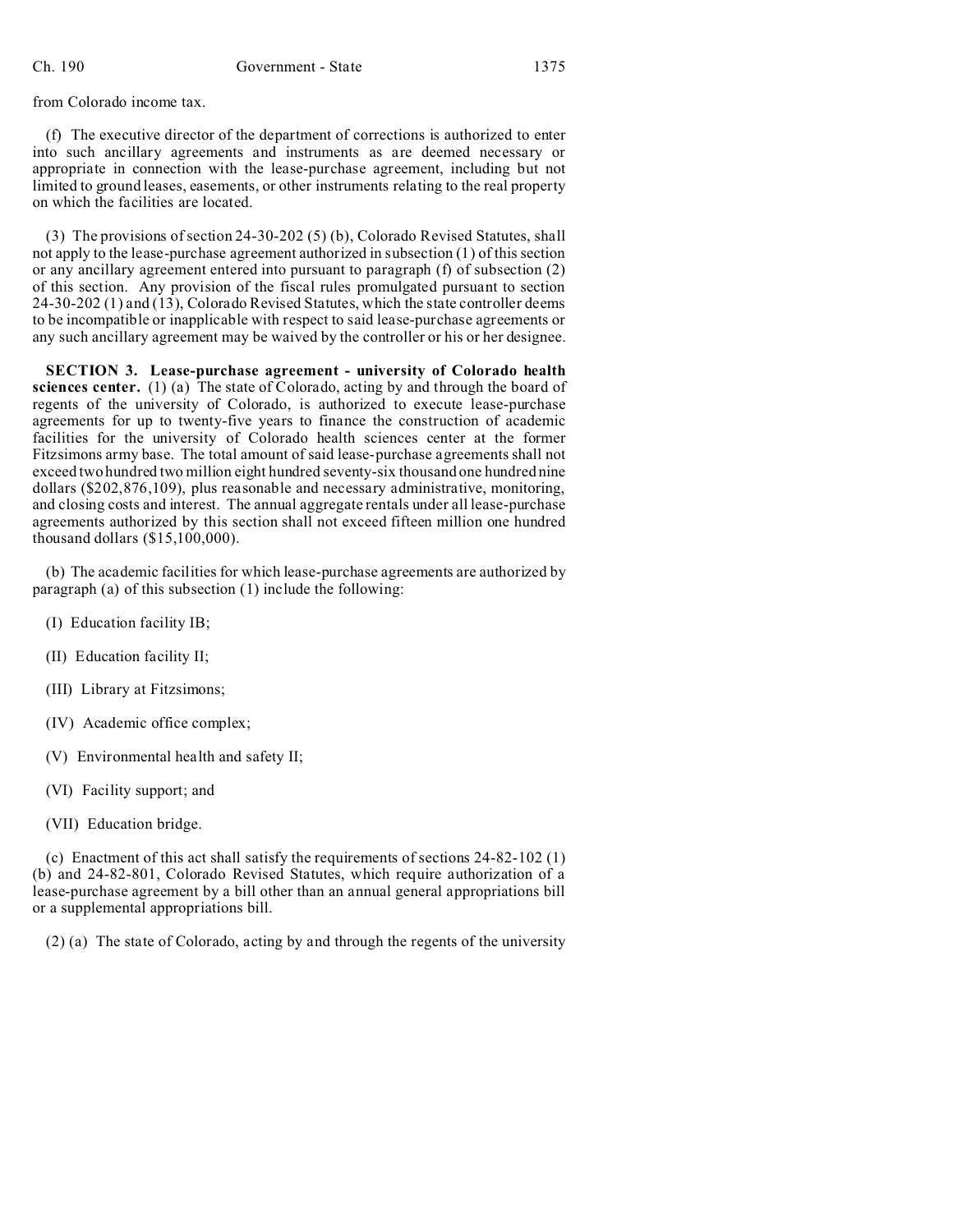of Colorado, may, at the regents' sole discretion, enter into one or more lease-purchase agreements authorized by subsection (1) of this section with any for-profit or nonprofit corporation, or commercial bank as a trustee, as lessor, including but not limited to the nonprofit corporation created pursuant to section 24-82-703, Colorado Revised Statutes, or the Colorado educational and cultural facilities authority created pursuant to section 23-15-104, Colorado Revised Statutes.

(b) The lease-purchase agreements authorized in subsection (1) of this section shall provide that all of the obligations of the state under such agreements shall be subject to the action of the general assembly in annually making moneys available for all payments thereunder and that such obligations shall not be deemed or construed as creating an indebtedness of the state within the meaning of any provision of the Colorado constitution or the laws of the state of Colorado concerning or limiting the creation of indebtedness by the state of Colorado and shall not constitute a multiple fiscal-year direct or indirect debt or other financial obligation of the state within the meaning of section 20 (4) of article X of the Colorado constitution. In the event the board of regents of the university of Colorado acting on behalf of the state of Colorado does not renew any of the lease-purchase agreements authorized in subsection (1) of this section, the sole security available to the lessor shall be the property that is the subject of the nonrenewed lease-purchase agreement.

(c) The lease-purchase agreements authorized in subsection (1) of this section may contain such terms, provisions, and conditions as the board of regents of the university of Colorado on behalf of the state of Colorado may deem appropriate, including all optional terms; except that the lease-purchase agreements shall specifically authorize the state of Colorado or the regents of the university of Colorado to receive fee title to all real and personal property that is the subject of the lease-purchase agreements on or prior to the expiration of the terms of the lease-purchase agreements. Any title to such property received by the state on or prior to the expiration of the terms of the lease-purchase agreements shall be held for the benefit and use of the university of Colorado.

(d) The lease-purchase agreements authorized in subsection (1) of this section may provide for the issuance, distribution, and sale of instruments by the lessor evidencing rights to receive rentals and other payments made and to be made under the lease-purchase agreements. In the event such instruments are issued, distributed, or sold, they shall be issued, distributed, or sold by the lessor, or any person designated by the lessor, and not by the state and shall not create a relationship between the purchasers of such instruments and the state or create any obligation on the part of the state to said purchasers. Such instruments shall not be notes, bonds, or any other evidence of indebtedness of the state within the meaning of any provision of the Colorado constitution or the law of the state concerning or limiting the creation of indebtedness of the state and shall not constitute a multiple fiscal-year direct or indirect debt or other financial obligation of the state within the meaning of section 20 (4) of article X of the Colorado constitution.

(e) Interest paid under the lease-purchase agreements authorized in subsection (1) of this section, including interest represented by such instruments, shall be exempt from Colorado income tax.

(f) The state of Colorado, acting through the board of regents of the university of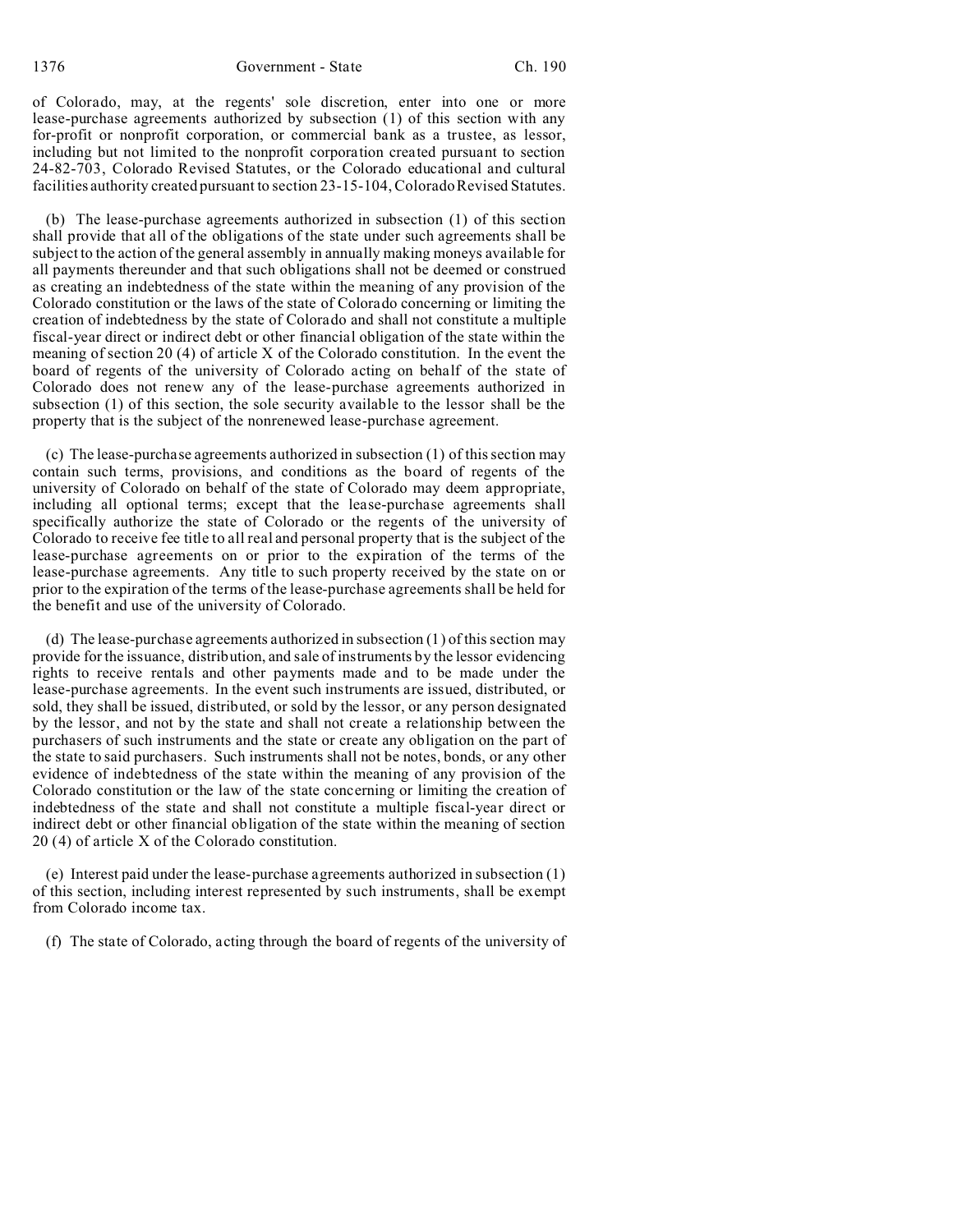Colorado, is authorized to enter into such ancillary agreements and instruments as are deemed necessary or appropriate in connection with the lease-purchase agreements, including but not limited to ground leases, easements, or other instruments relating to the real property on which the facilities are located.

(3) The provisions of section 24-30-202 (5) (b), Colorado Revised Statutes, shall not apply to the lease-purchase agreements authorized in subsection (1) of this section or any ancillary agreement entered into pursuant to paragraph (f) of subsection (2) of this section. Any provision of the fiscal rules promulgated pursuant to section 24-30-202 (1) and (13), Colorado Revised Statutes, which the state controller deems to be incompatible or inapplicable with respect to said lease-purchase agreements or any such ancillary agreement may be waived by the controller or his or her designee.

**SECTION 4.** 24-82-102 (1) (b), Colorado Revised Statutes, is amended to read:

**24-82-102. State authorized to acquire property - disposition.** (1) (b) Any lease-purchase agreement which is entered into subsequent to June 12, 1981, shall be specifically authorized, prior to its execution, by a separate bill, OTHER THAN THE ANNUAL GENERAL APPROPRIATIONS BILL OR A SUPPLEMENTAL APPROPRIATIONS BILL, enacted by the general assembly. Subsequent to authorization by the general assembly in such manner, rentals and other payments by the state under any such lease-purchase agreement may be made from moneys appropriated by the general assembly without the necessity of a separate IN AN ANNUAL GENERAL APPROPRIATIONS bill OR A SUPPLEMENTAL APPROPRIATIONS BILL.

**SECTION 5.** 24-82-801 (2), Colorado Revised Statutes, is amended to read:

**24-82-801. Lease-purchase agreements for acquisition of real or personal property.** (2) Except as provided in subsection (4) of this section, no lease-purchase agreement FOR THE ACQUISITION OF PERSONAL PROPERTY to which an agency of state government is a party and which requires total payments exceeding fifty thousand dollars over the term of the agreement shall be entered into subsequent to April 9, 1990, unless such agreement is specifically authorized, prior to its execution, by a separate bill, OTHER THAN THE ANNUAL GENERAL APPROPRIATIONS ACT OR A SUPPLEMENTAL APPROPRIATIONS ACT, enacted by the general assembly or specifically authorized by appropriation in the annual general appropriation act OR A SUPPLEMENTAL APPROPRIATIONS ACT. Subsequent to any authorization of a lease-purchase agreement by the general assembly, acting by separate bill IN SUCH MANNER, rentals and other payments by the state under any such lease-purchase agreement may be made from moneys appropriated by the general assembly without the necessity of a separate bill IN AN ANNUAL GENERAL APPROPRIATIONS ACT OR A SUPPLEMENTAL APPROPRIATIONS ACT.

**SECTION 6.** 23-15-107 (1) (g), Colorado Revised Statutes, is amended to read:

**23-15-107. General powers of the authority.** (1) In addition to any other powers granted to the authority by this article, the authority shall have the following powers:

(g) To lease to a participating institution of postsecondary education or cultural institution any or all of the facilities upon such terms and conditions as the authority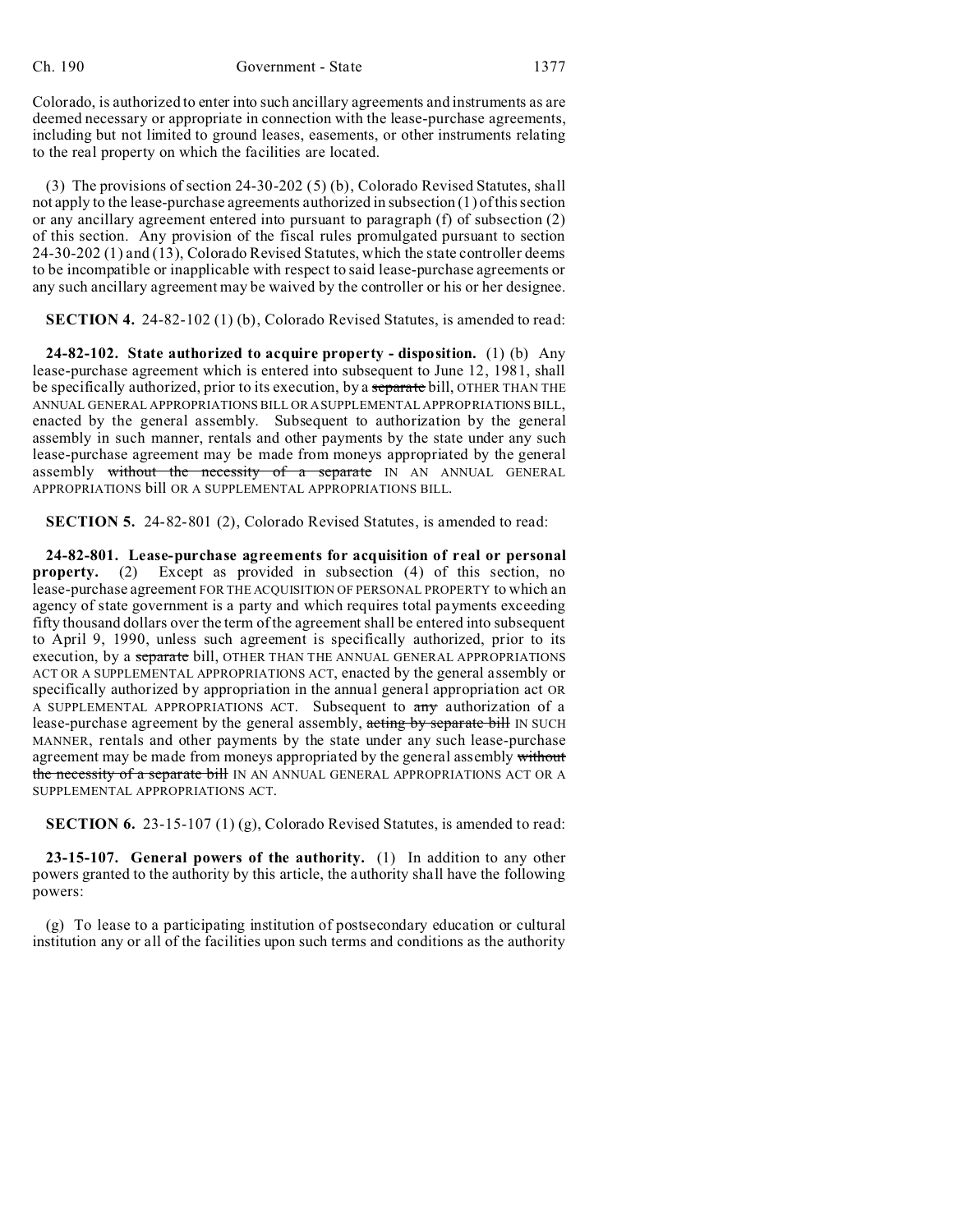shall deem proper, including, but not limited to, renewable, one-year leases with institutions of postsecondary education supported in whole or in part by state funds if authorized pursuant to section 23-1-106 or section 24-82-709, C.R.S., OR A LEASE-PURCHASE AGREEMENT AUTHORIZED PURSUANT TO SECTIONS 24-82-102 (1) (b) AND 24-82-801 (2), C.R.S.; to charge and collect rent therefor and to terminate any such lease upon the failure of the lessee to comply with any of the obligations thereof; and to include in any such lease, if desired, provisions that the lessee thereof shall have options to renew the term of the lease for such period or periods, at such rent, and upon such terms or conditions as shall be determined by the authority or to purchase any or all of the facilities or to include, if desired, provisions that, upon payment of all of the indebtedness incurred by the authority for the financing of such facilities, the authority will convey any or all of the facilities to the lessee or lessees thereof with or without consideration;

**SECTION 7.** Part 1 of article 20 of title 23, Colorado Revised Statutes, is amended BY THE ADDITION OF A NEW SECTION to read:

**23-20-137. Health sciences center - disposition of property - use of proceeds.** (1) ON OR BEFORE JUNE 30, 2004, THE UNIVERSITY OF COLORADO SHALL DEVELOP A MASTER PLAN FOR THE DEVELOPMENT, SALE, AND USE OF THE CAMPUS AT NINTH AVENUE AND COLORADO BOULEVARD AND THE UNIVERSITY OF COLORADO HOSPITAL.

(2) ON OR BEFORE JUNE 30, 2006, THE UNIVERSITY OF COLORADO SHALL ENTER INTO AN AGREEMENT WITH A THIRD-PARTY MASTER DEVELOPER TO CARRY OUT THE DEVELOPMENT, SALE, OR USE OF THE REAL ESTATE INTERESTS OF THE UNIVERSITY OF COLORADO IN THE CAMPUS AT NINTH AVENUE AND COLORADO BOULEVARD, INCLUDING, BUT NOT LIMITED TO, THE UNIVERSITY'S REAL ESTATE INTERESTS IN THE GROUND LEASED TO THE UNIVERSITY OF COLORADO HOSPITAL, THAT WILL MAXIMIZE THE MONEYS AVAILABLE FOR THE MOVE OF THE COLORADO HEALTHSCIENCES CENTER TO THE FORMER FITZSIMONS ARMY BASE.

(3) (a) FOR PURPOSES OF THIS SUBSECTION (3), UNLESS THE CONTEXT OTHERWISE REQUIRES, "NET PROCEEDS FROM NINTH AVENUE AND COLORADO BOULEVARD" MEANS THE PROCEEDS FROM THE SALE, GROUND LEASE, OR OTHER DISPOSITION OF THE REAL ESTATE INTEREST OF THE UNIVERSITY OF COLORADO IN THE NINTH AVENUE AND COLORADO BOULEVARD CAMPUS,INCLUDING,BUT NOT LIMITED TO, THE UNIVERSITY'S INTERESTS IN THE GROUND LEASED TO THE UNIVERSITY OF COLORADO HOSPITAL, LESS ACTUAL AND REASONABLE COSTS OF COMPLETING THE TRANSACTION AND LESS ANY UNSATISFIED DEBT OR OTHER OBLIGATION RELATING TO SUCH REAL ESTATE INTERESTS.

(b) OF THE NET PROCEEDS FROM NINTH AVENUE AND COLORADO BOULEVARD, UP TO FIFTEEN MILLION DOLLARS SHALL BE DEPOSITED INTO THE GENERAL FUND. ANY NET PROCEEDS FROM NINTH AVENUE AND COLORADO BOULEVARD IN EXCESS OF FIFTEEN MILLION DOLLARS SHALL BE DIVIDED EQUALLY WITH ONE-HALF BEING DEPOSITED INTO THE GENERAL FUND AND ONE-HALF BEING RETAINED BY THE UNIVERSITY OF COLORADO FOR THE DEVELOPMENT OF THE FITZSIMONS CAMPUS.

**SECTION 8.** 23-20-136 (3) (a) and (5), Colorado Revised Statutes, are amended, and the said 23-20-136 is further amended BY THE ADDITION OF A NEW SUBSECTION, to read: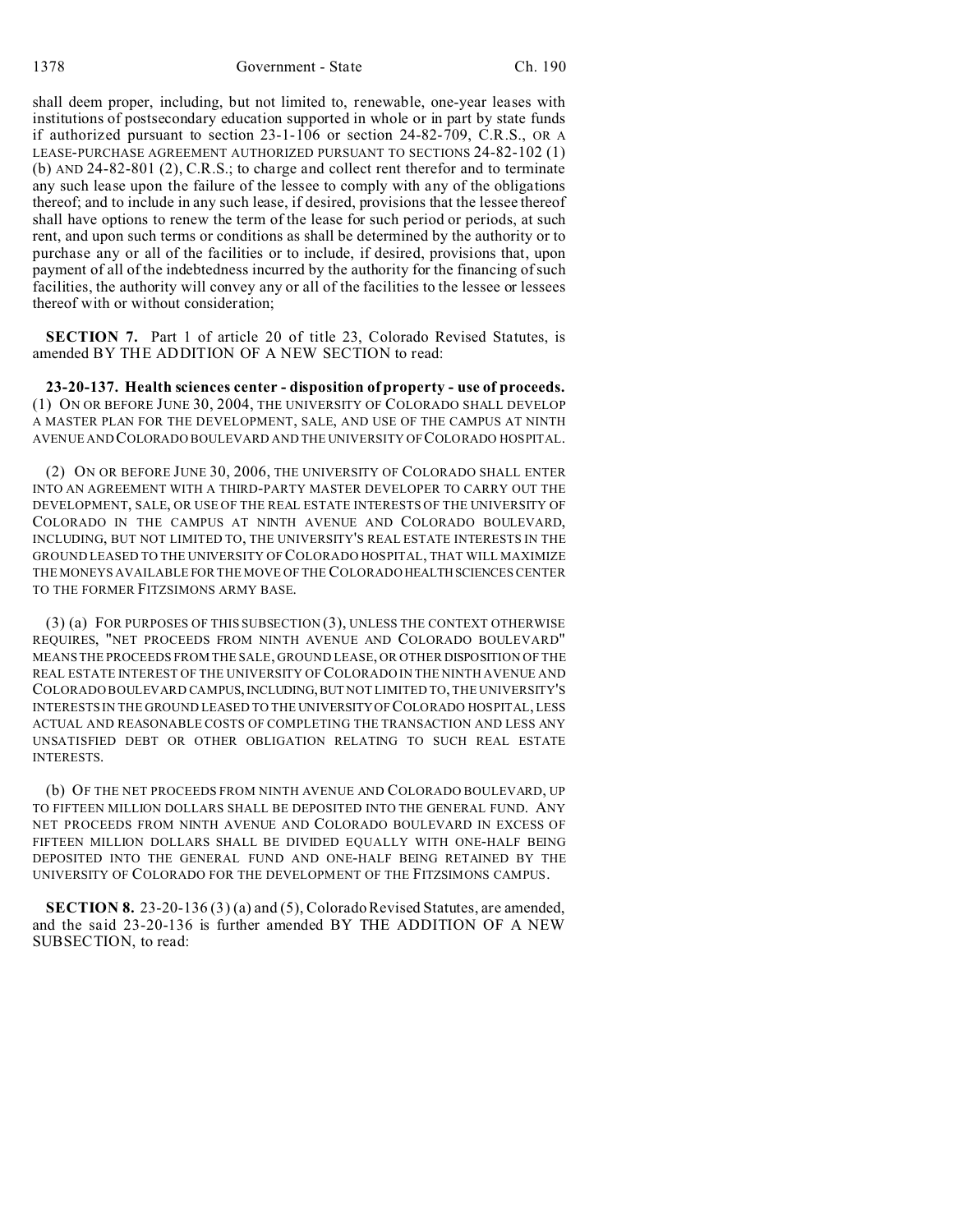**23-20-136. Fitzsimons trust fund - creation - legislative declaration - repeal.** (3) (a) There is hereby created in the state treasury the university of Colorado health sciences center at Fitzsimons trust fund, referred to in this section as the "Fitzsimons trust fund", the principal of which shall consist of those general fund revenues in excess of the limitation in section 24-75-201.1 (1) (a) (II), C.R.S., that may be transferred to the capital construction fund as provided in section 24-75-302 (2), C.R.S., and then appropriated from the capital construction fund to the Fitzsimons trust fund AND OF MONEYS APPROPRIATED TO THE FITZSIMONS TRUST FUND FROM THE CAPITAL DEVELOPMENT FUND PURSUANT TO SUBSECTION (3.5) OF THIS SECTION. The principal and interest of the Fitzsimons trust fund shall not be expended or appropriated for any purpose other than that stated in subsection (5) of this section. The state treasurer may, in the state treasurer's discretion, deposit, redeposit, invest, and reinvest moneys accrued or accruing to the Fitzsimons trust fund in the types of deposits and investments authorized in sections 24-36-109, 24-36-112, and 24-36-113, C.R.S.

(3.5) (a) FOR EACH FISCAL YEAR IN WHICH THE STATE RECEIVES MONEYS PURSUANT TO THE MASTER SETTLEMENT AGREEMENT AND IN WHICH MONEY IS DUE TO A LESSOR UNDER A LEASE-PURCHASE AGREEMENTAUTHORIZED PURSUANT TO SECTION 3 OF HOUSE BILL 03-1256, AS ENACTED AT THE FIRST REGULAR SESSION OF THE SIXTY-FOURTH GENERAL ASSEMBLY, THE GENERAL ASSEMBLY SHALL APPROPRIATE TO THE CAPITAL DEVELOPMENT FUND AND APPROPRIATE FROM THE CAPITAL DEVELOPMENT FUND TO THE FITZSIMONS TRUST FUND THE LESSER OF THE AMOUNT DUE TO ANY LESSOR DURING THE FISCAL YEAR AND EIGHT PERCENT OF THE TOTAL AMOUNT RECEIVED BY THE STATE PURSUANT TO THE MASTER SETTLEMENT AGREEMENT, OTHER THAN ATTORNEY FEES AND COSTS, DURING THE PRECEDING FISCAL YEAR; EXCEPT THAT THE AMOUNT APPROPRIATED PURSUANT TO THIS SUBSECTION (3.5) IN ANY FISCAL YEAR SHALL NOT EXCEED EIGHT MILLION DOLLARS.

(b) AS USED IN THIS SUBSECTION (3.5), UNLESS THE CONTEXT OTHERWISE REQUIRES, "MASTER SETTLEMENT AGREEMENT" MEANS THE MASTER SETTLEMENT AGREEMENT, THE SMOKELESS TOBACCO MASTER SETTLEMENT AGREEMENT, AND THE CONSENT DECREEAPPROVED AND ENTERED BY THE COURT IN THE CASE DENOMINATED *STATE OF COLORADO, EX REL. GALE A.NORTON, ATTORNEY GENERAL V. R.J.REYNOLDS TOBACCO CO.; AMERICAN TOBACCO CO., INC.; BROWN & WILLIAMSON TOBACCO* CORP.; LIGGETT & MYERS, INC.; LORILLARD TOBACCO CO., INC.; PHILLIP MORRIS, INC.; UNITED STATES TOBACCO CO.; B.A.T. INDUSTRIES, P.L.C.; THE COUNCIL FOR *TOBACCO RESEARCH--U.S.A., INC.; AND TOBACCO INSTITUTE, INC.,* CASE NO. 97 CV 3432, IN THE DISTRICT COURT FOR THE CITY AND COUNTY OF DENVER.

(5) Moneys in the Fitzsimons trust fund may be appropriated to pay for capital construction projects for the university of Colorado health sciences center at the former Fitzsimons army base that have received the prior approval of the board of regents of the university of Colorado, the Colorado commission on higher education, the capital development committee, the general assembly, and the joint budget committee OR FOR LEASE PAYMENTS ON ANY LEASE-PURCHASE AGREEMENT AUTHORIZED PURSUANT TO SECTION 3 OF HOUSE BILL 03-1256, AS ENACTED AT THE FIRST REGULAR SESSION OF THE SIXTY-FOURTH GENERAL ASSEMBLY.

**SECTION 9.** 23-20-207 (1) (a), Colorado Revised Statutes, is amended BY THE ADDITION OF A NEW SUBPARAGRAPH to read: